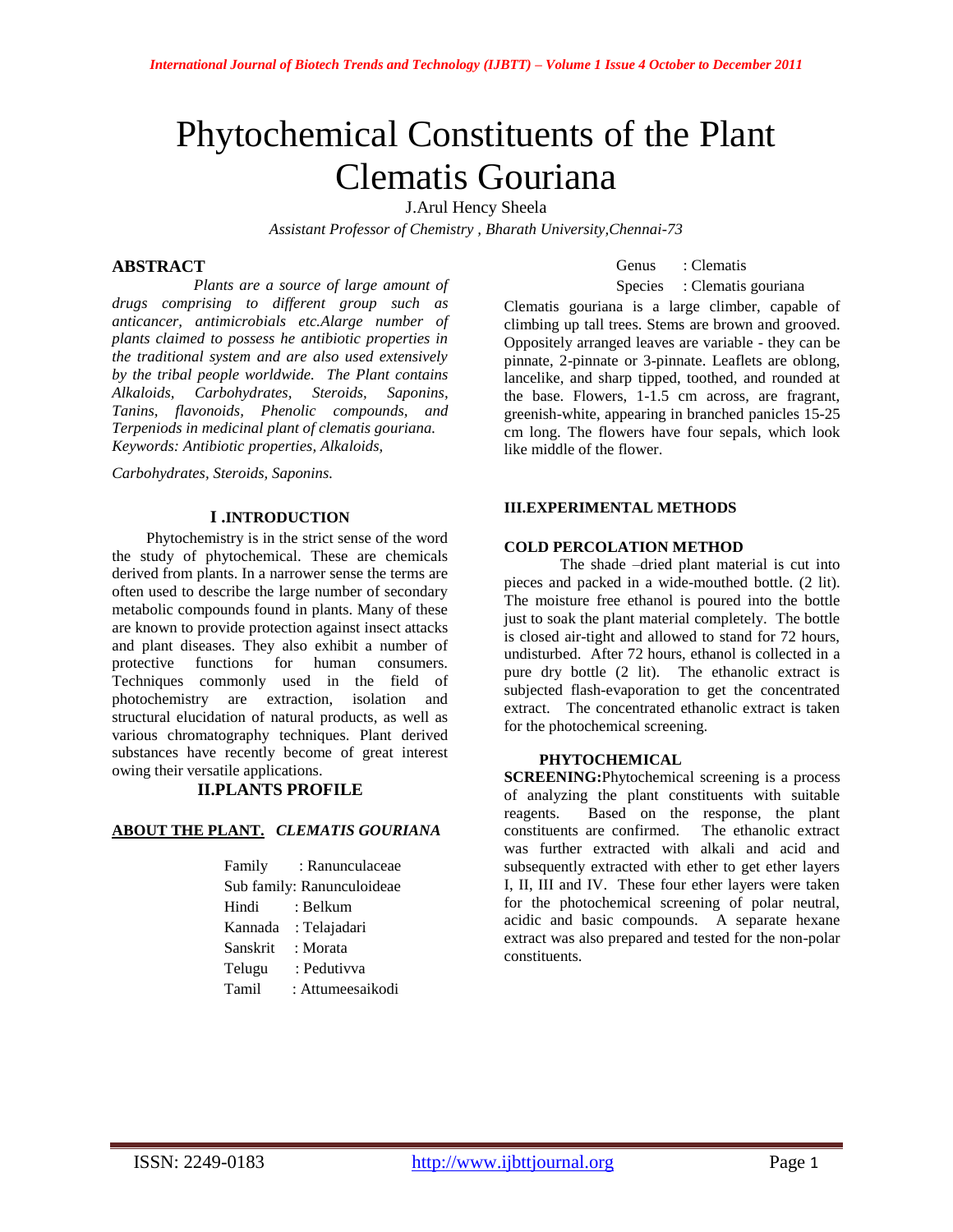The extraction procedures are given in figure.